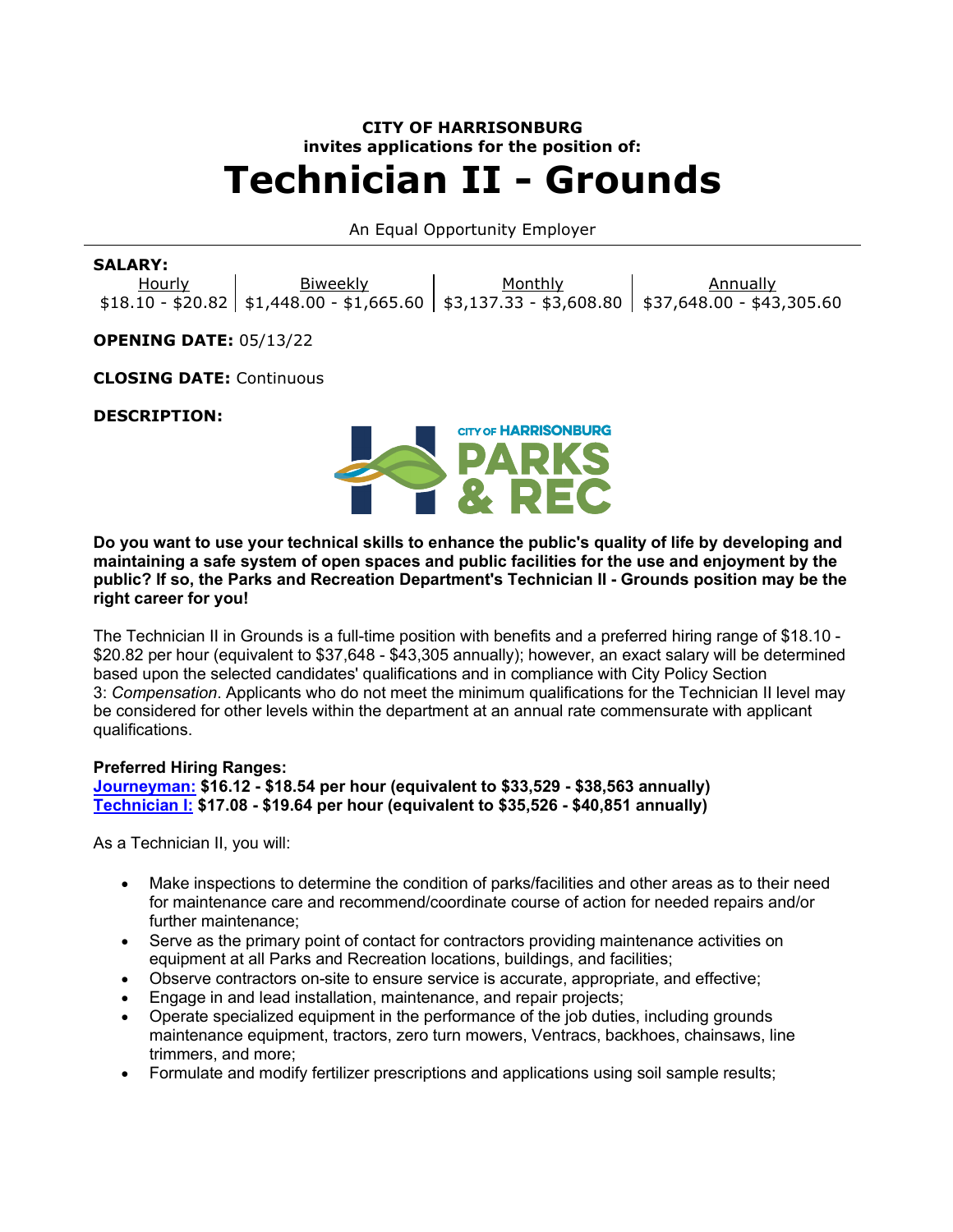- Perform proper handling, spill prevention/response, and cleanup procedures for fuels and other pollutants to minimize entry into storm water system;
- Evaluate conditions of play court surfaces and recommend maintenance and repair schedules;
- Fabricate, repair, and maintain a variety of building fixtures consisting of wood, plastic, and other materials that are aesthetically pleasing, functional, and consistent with City standards for safety and appearance;
- Determine grades, elevations, and other specifics from blueprints and site plans and apply information to projects, including through operation of a transit or level instrument;
- Evaluate condition of park shelters, foundations, and roof shingle conditions and recommend/ participates in repair/replacement;
- Recognize and resolve sanitation issues, including determining potential hazards and recommending and utilizing decontamination procedures and factors;
- Prepare and maintain appropriate maintenance and service records on equipment;
- Assist with snow and ice removal;
- Respond to citizen inquiries and complaints effectively, courteously, and tactfully;
- Perform related tasks as required.

# **Minimum Requirements for Technician II Level:**

- Any combination of education and experience equivalent to:
	- o High school diploma or GED; and
	- $\circ$  Significant experience in the performance of general maintenance, grounds keeping, or parks maintenance work.
- Vocational/technical certificate in one related field required at time of hire. Vocational/technical certificate in electricity, plumbing, HVAC systems, horticulture, or forestry required or the ability to obtain one within six (6) months of employment;
- Valid driver's license. Current possession of or the ability to a valid Virginia Commercial Driver's License Class B within six (6) months of hire date, or as class scheduling permits.
- At least 18 years of age by hire date.
- Coursework in horticulture, forestry or related field preferred.
- [Click here to view the physical requirements of this position.](https://www.governmentjobs.com/careers/harrisonburg/classspecs/1170458?keywords=5840&pagetype=classSpecifications)

The ideal candidate for the Technician II level will have:

- Considerable knowledge of:
	- $\circ$  Materials, tools, and equipment required in the upkeep, repair, and construction of park facilities;
	- $\circ$  General maintenance, custodial and grounds keeping methods and practices;
	- $\circ$  Occupational hazards and safety precautions related to the field;
	- o Proper load management;
	- $\circ$  Various trade areas, including electricity, electronics, plumbing, and HVAC systems;
	- o Horticultural, carpentry, plumbing, and custodial practices.
- The ability to:
	- $\circ$  Work independently and manage time efficiently;
	- o Receive and communicate instructions and ideas effectively;
	- o Train and oversee assigned personnel and evaluate performance;
	- ⊙ Maintain constant awareness of surroundings and adapt quickly in emergency situations;<br>○ Perform strenuous manual labor of a continual nature for extended periods. often under
	- Perform strenuous manual labor of a continual nature for extended periods, often under unfavorable weather conditions;
	- o Establish and maintain effective working relationships with associates.